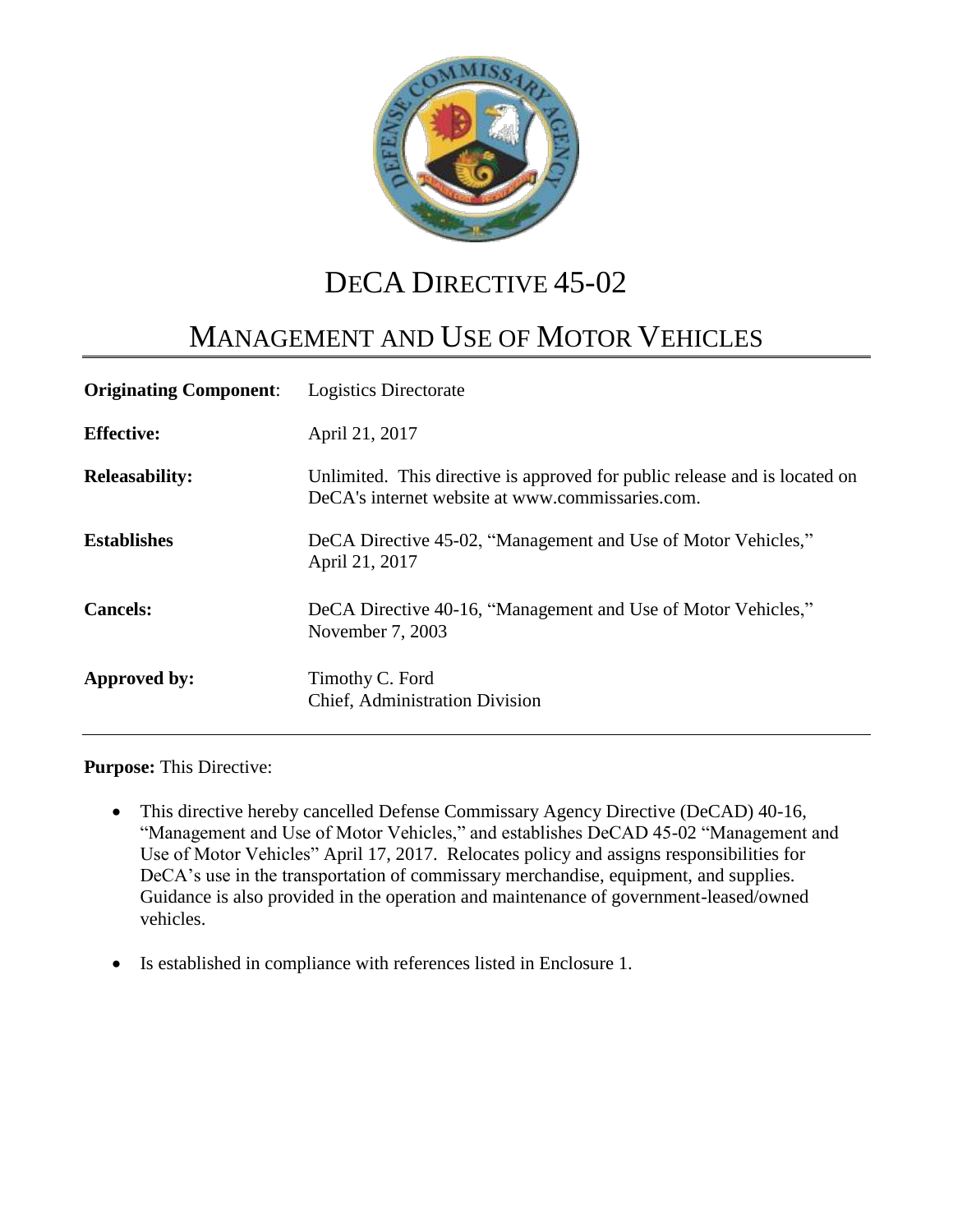## **TABLE OF CONTENTS**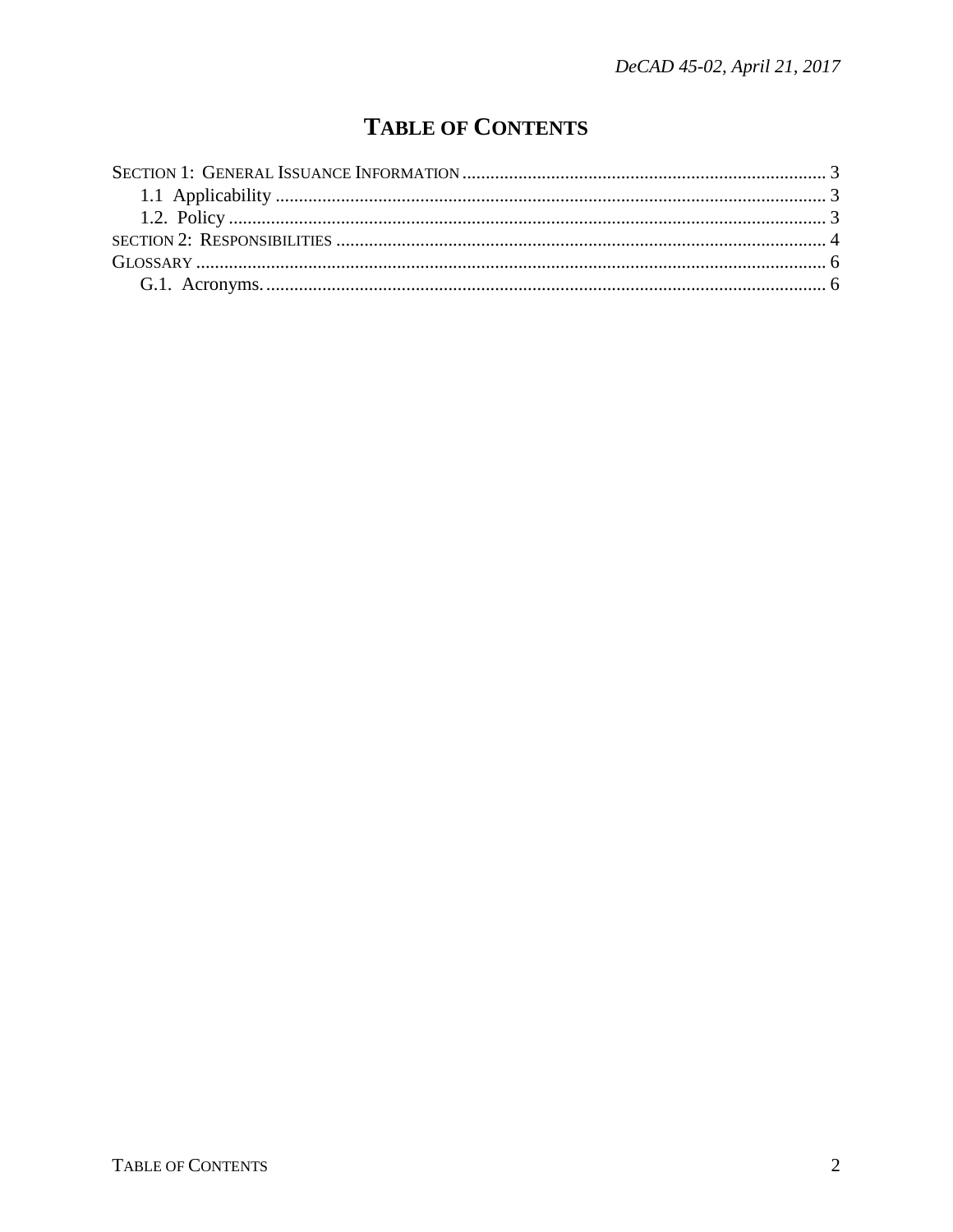## **SECTION 1: GENERAL ISSUANCE INFORMATION**

<span id="page-2-1"></span><span id="page-2-0"></span>**1.1.** A**PPLICABILITY.** This Directive applies to all DeCA activities involved in the transportation of commissary merchandise, equipment, and supplies. This directive also applies to all involved in the operation and maintenance of government-leased/owned vehicles, in accordance with (IAW) Department of Defense (DoD) Directive 5105.55 "Defense Commissary Agency (DeCA)."

#### <span id="page-2-2"></span>**1.2. POLICY.** It is DeCA policy that:

a. The Directorate of Logistics (LEL) maintains publications regarding the transportation of commissary merchandise and fleet management responsibilities for the administration, operation, and acquisition of motor vehicles to support commissary operations.

b. LEL will ensure policy content conforms to DeCA regulations, as well as to the statutes, executive orders, and other requirements of higher authority. DeCA receives transportation policy guidance from the Office of the Secretary of Defense (OSD). OSD has granted DeCA the authority to manage the administration, operation, and acquisition of motor vehicles. This responsibility also includes maintenance and repair of assigned vehicles.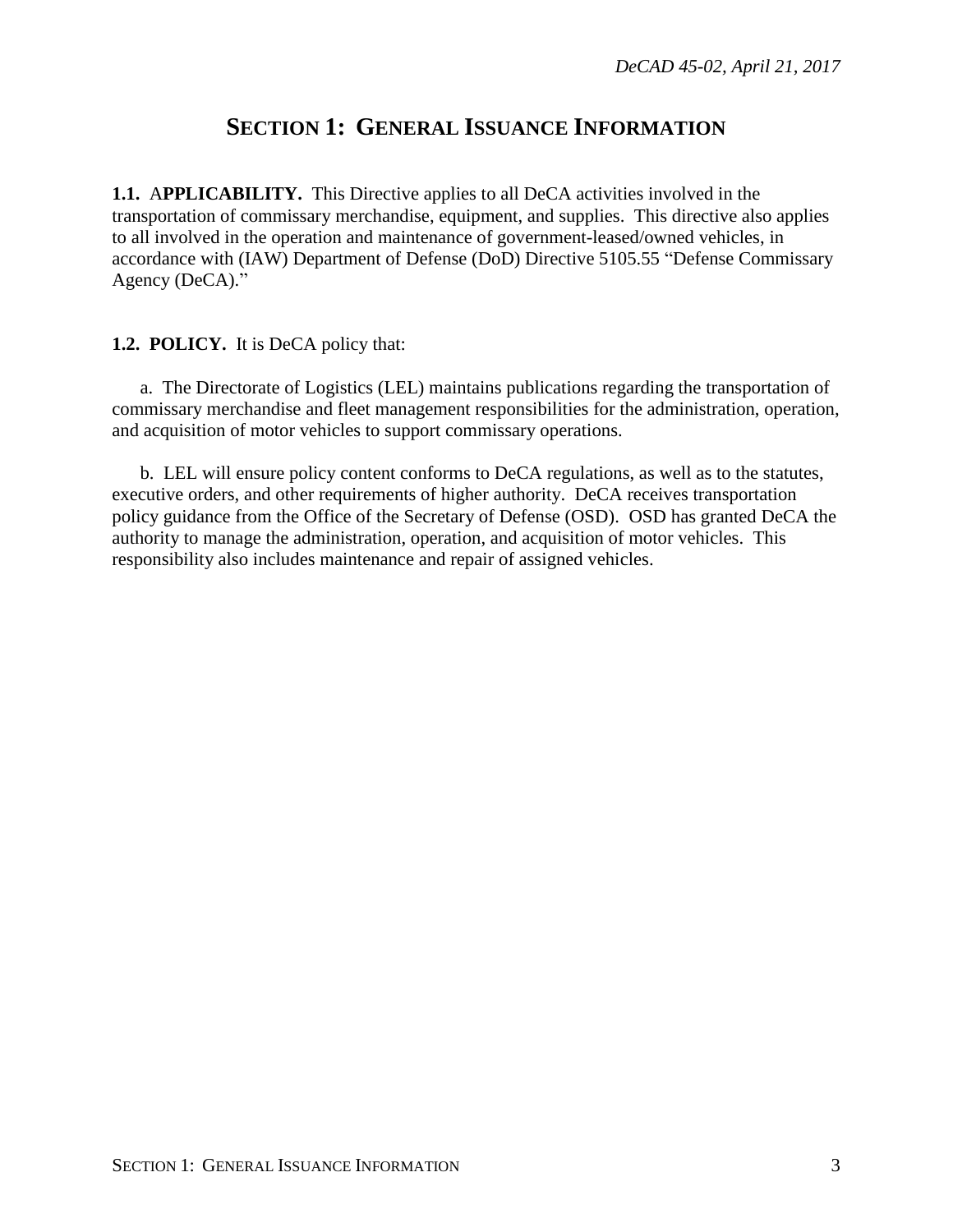## **SECTION 2: RESPONSIBILITIES**

<span id="page-3-0"></span>a. Headquarters (HQ) DeCA LEL, comprised of the Equipment Division (LELE), Property Accountability Division (LELP), and Distribution/Transportation Division (LELD); manages the administration, operation, and acquisition of motor vehicles. This responsibility also includes maintenance and repair of assigned vehicles. Specifically, HQ DeCA LELD Fleet Manager responsibilities are:

(1) Establish and promulgate policy for fleet management of motor vehicles to support commissary operations.

(2) Establish and provide implementing procedures that will result in an efficient and effective means of accumulating and reporting data required for the management and control of assigned motor vehicles.

(3) Administer procurement/lease approval IAW DoD policy.

(4) Administer public vehicle laws relating to:

(a) Commercial type operation.

(b) Section 1349 of Title 31, United States Code (USC), and DoD 4500.36-R, the use of all government-owned or government-leased vehicles is RESTRICTED TO OFFICIAL USE ONLY.

(c) The sale, replacement, and retirement of assigned vehicles IAW DoD 4160.21M, "Defense Materiel Disposition Manual."

(d) Accidents and traffic violations which need to be reported to the immediate supervisor and HQ DeCA LELD as soon as possible.

(e) The U.S. Government Fleet Service credit card (Wright Express/WEX card) will be used for fuel and minor repairs/parts in the continental United States and United States Territories. The Pacific Theater will continue to purchase fuel via Military Interdepartmental Purchase Request (MIPR). For the European Theater, the Exchange Service fuel ration card will be used.

(f) Further details regarding vehicle use, fuel.

(5) Maintain a consolidated and complete motor vehicle management and control database consisting of pertinent vehicle inventory, maintenance data, and tag assignments for all DeCA activities.

(6) All vehicles will be managed regardless of source.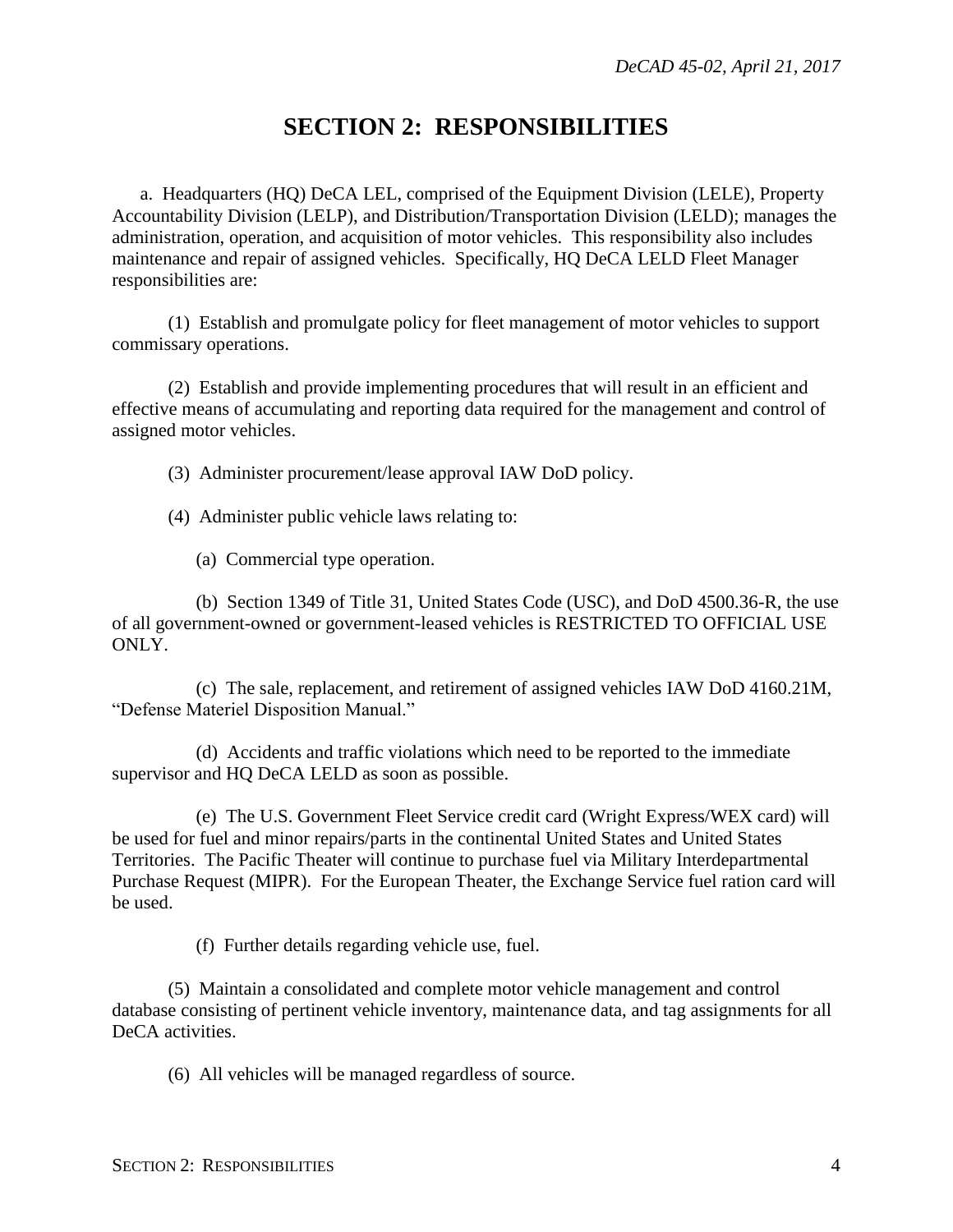(a) General Services Administration (GSA) lease.

(b) Host installation lease.

- (c) Europe Area Lease Program.
- (d) Other leased vehicles.

(e) DeCA-owned vehicles.

(7) Assign vehicle registration numbers.

(8) WEX cards will be assigned to stores and Central Distribution Centers (CDCs) for the purchase of fuel and minor repair costs (not to exceed \$500.00) for agency owned equipment; i.e. vehicles, Material Handling Equipment (MHE) propane, etc.

b. Vehicle Users. Users of DeCA or GSA vehicles will abide by the appropriate rules and guidance and shall:

(1) Maintain documentary control records and inventories for all assigned vehicles.

(2) Develop and forward to HQ DeCA for LELD review, any vehicle replacement requirements, including priority, quantity, type of equipment, estimated acquisition/lease cost comparison, and justification of the need for the equipment. In areas where GSA is not available, the purchase of a new vehicle will be studied to determine financial feasibility by the area director, and a request for purchase will be turned in to HQ Fleet Manager/DeCA for requested funding.

(3) Follow appropriate guidance within Defense Commissary Agency Manual (DeCAM) 30-17.1, "Safety and Occupational Health Programs," Chapter 11.

(4) On a monthly basis, outside the continental United States, operations should forward fuel and lease cost records to HQ DeCA LELD to update the database and GSA reporting requirements to include repair costs as well.

(5) Operations of GSA and DeCA-owned vehicles will comply with guidance according to DoD Manual 4500.36, "Acquisition Management, and Use of DoD Non-Tactical Vehicles."

c. This Directive contains internal management control provisions that are subject to evaluation and testing as required by DeCAD 70-2 "Internal Control Program."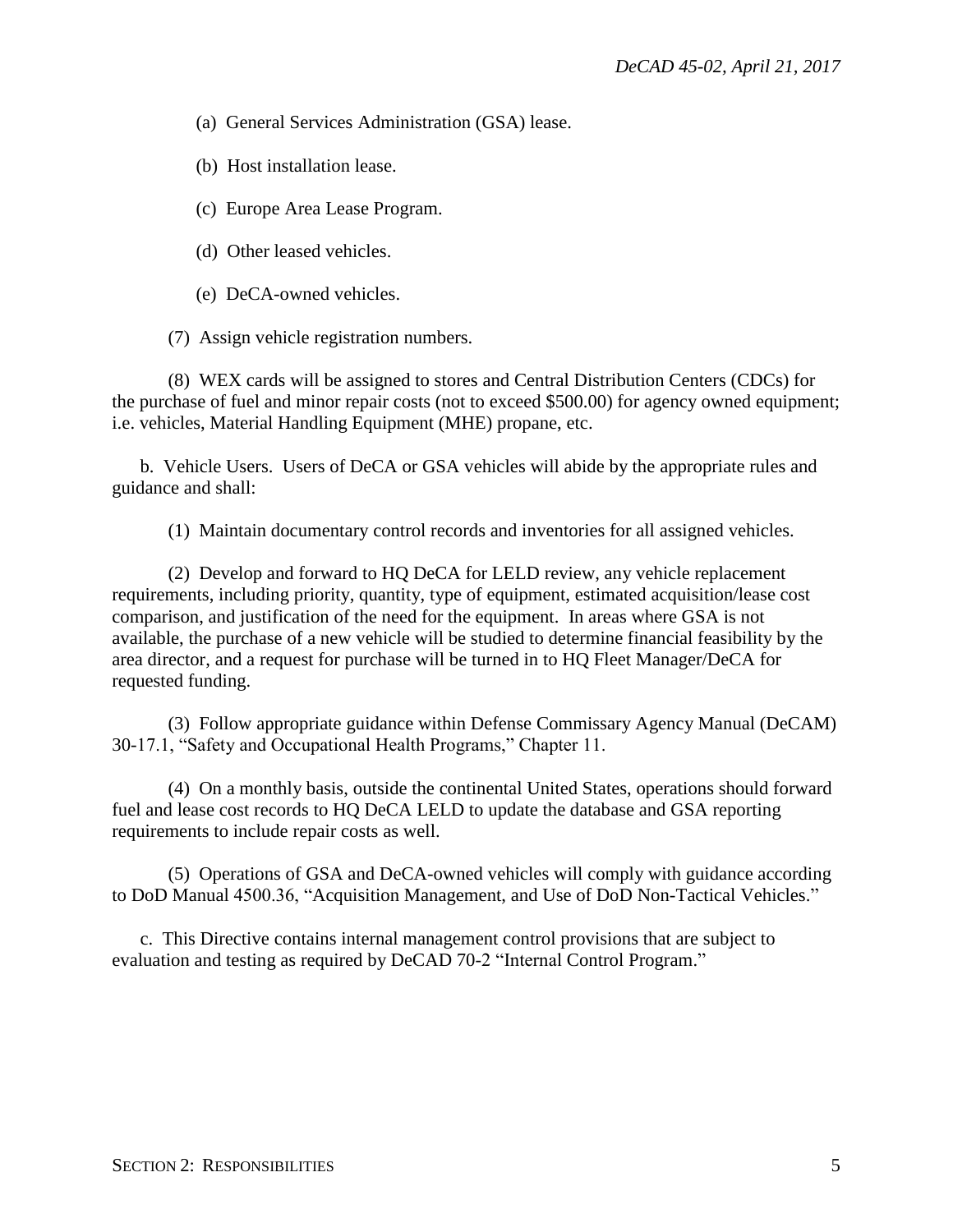## **GLOSSARY**

#### <span id="page-5-1"></span><span id="page-5-0"></span>**G.1. ACRONYMS.**

| <b>CDC</b>                                                | <b>Central Distribution Center</b>                                                                                                                                                              |
|-----------------------------------------------------------|-------------------------------------------------------------------------------------------------------------------------------------------------------------------------------------------------|
| <b>DeCAD</b><br><b>DeCAM</b><br><b>DoD</b><br><b>DoDI</b> | <b>Defense Commissary Agency Directive</b><br><b>Defense Commissary Agency Manual</b><br>Department of Defense<br>Department of Defense Instruction                                             |
| <b>GSA</b>                                                | <b>General Services Administration</b>                                                                                                                                                          |
| HQ                                                        | Headquarters                                                                                                                                                                                    |
| <b>IAW</b>                                                | in accordance with                                                                                                                                                                              |
| <b>LEL</b><br><b>LELD</b><br><b>LELE</b><br><b>LELP</b>   | Directorate of Logistics<br>Logistics Directorate, Distribution/Transportation Division<br>Logistics Directorate, Equipment Division<br>Logistics Directorate, Property Accountability Division |
| <b>MHE</b><br><b>MIPR</b>                                 | <b>Material Handling Equipment</b><br>Military Interdepartmental Purchase Request                                                                                                               |
| <b>OSD</b>                                                | Office of the Secretary of Defense                                                                                                                                                              |
| <b>USC</b>                                                | <b>United States Code</b>                                                                                                                                                                       |
| WEX                                                       | Wright Express card                                                                                                                                                                             |